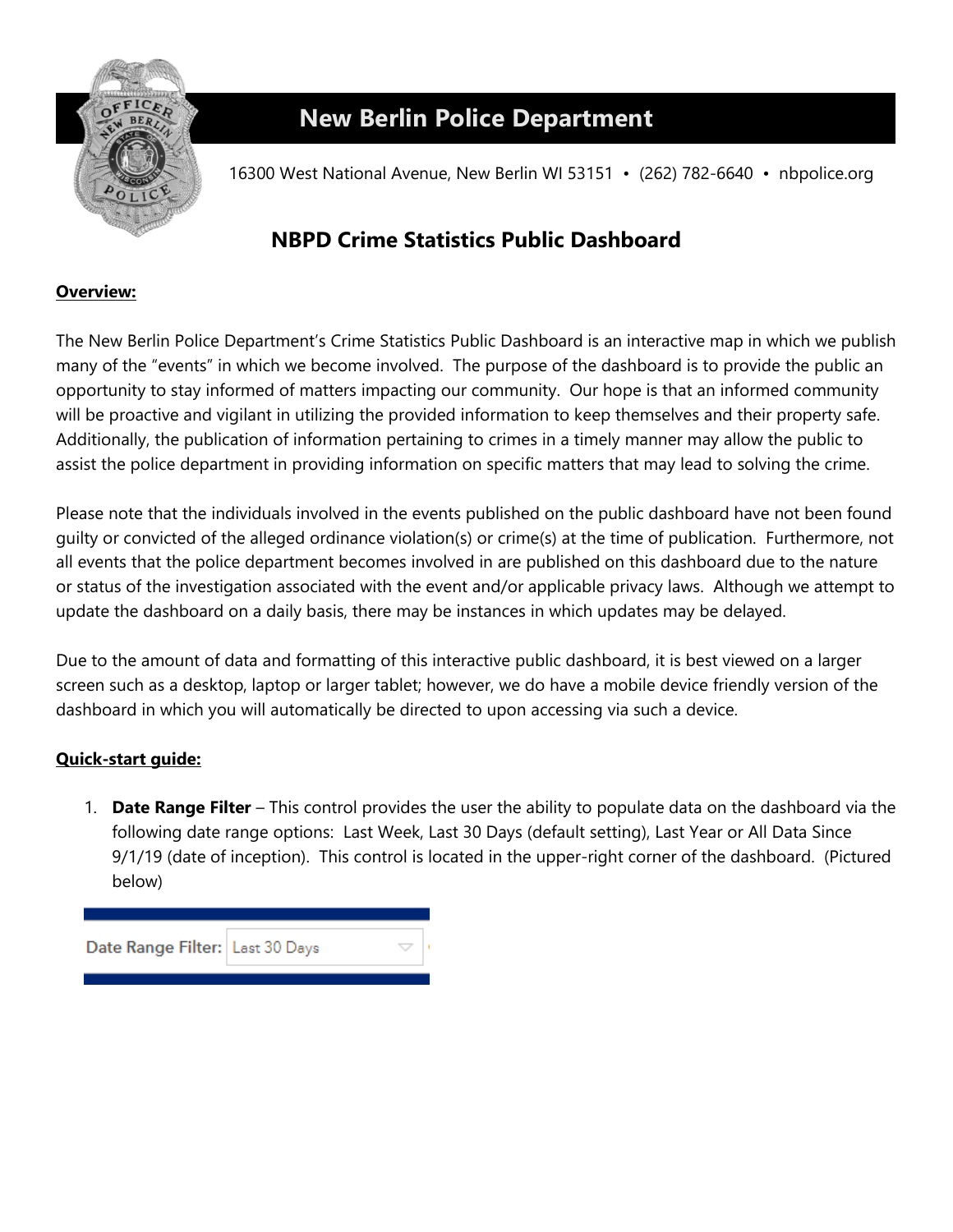2. **Crime Type Filter** – This control provides the user the ability to populate data on the dashboard via specific "crime type". This allows the user to indicate one or more crime types displayed in the map. The default setting populates all crime types. The control is located in the upper-right corner of the dashboard. (Pictured below)

|  | Crime Type Filter   All (no filter) |  |  |
|--|-------------------------------------|--|--|
|--|-------------------------------------|--|--|

3. **Home and Legend Controls** – These controls are located on the top-right corner of the map. By clicking on the *home control*, the map zooms out and centers in your display. By clicking on the *legend control*, a list of icons appear with the icon's designation. (Home/Legend controls pictured below)



*4.* **Recent Events Column** – This column contains a description of the 100 most recent events visible in the map and within the date range selected. Clicking on a specific description in this column will highlight the related icon on the interactive map. This column is located on the left side of the dashboard.

*Note: The left column only displays data of events in which the associated event icon is visible in the map. For example, if you zoom into a specific address and only one icon is displayed, only data pertaining to that icon will be displayed in the left "Recent Event" column. Conversely, if you have the entire City of New Berlin displayed, the last 50 incidents within the date range will be displayed in the left column.* 

5. **Map Icons** - Clicking on a specific icon will open up a box containing information associated with the icon. (Pictured below) Please note, there are additional controls in the top-right corner of this dialogue box allowing the user to view multiple dialogue boxes associated with a specific area in which there may be more than one event published.

|        | Q Zoom to<br>1 of 2 $\triangleright$<br>← <del>⊕</del> Pan<br> |                                                                                                                    |  |
|--------|----------------------------------------------------------------|--------------------------------------------------------------------------------------------------------------------|--|
| Arrest |                                                                |                                                                                                                    |  |
|        | Crime Type                                                     | OWI                                                                                                                |  |
|        | Date of Arrest                                                 | 9/27/2020                                                                                                          |  |
|        | Arrest Address                                                 | S. 124th Street/W. Greenfield<br>Avenue                                                                            |  |
|        | Report Number                                                  | E20019399                                                                                                          |  |
|        | Description                                                    | At 3:25 AM, an adult/male from<br>West Allis was arrested for OWI-<br>1st Offense subsequent to a traffic<br>stop. |  |

Last edited by NBckrimmer on 9/27/2020, 7:32 AM.